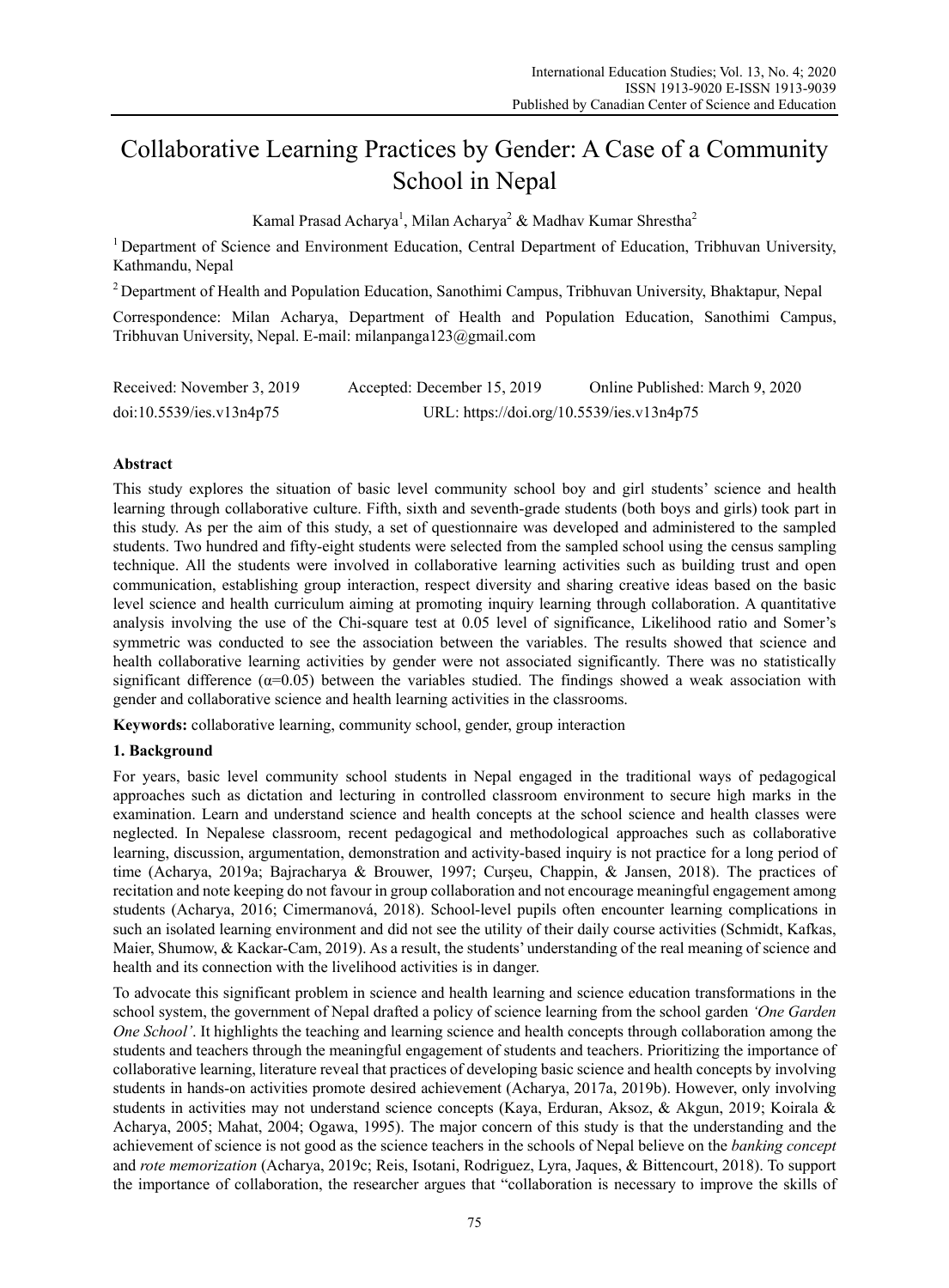problem-solving, science process and self-confidence of primary school teacher candidates" (Alfin & Fuad, 2019, p. 1). Taking into consideration the science teachers hold in shaping the practices of teaching and students' learning environment in science, the desired change in school science depends heavily upon the capability of science teachers and students through collaboration. However, in an overview of science teachers' beliefs in understanding science concepts, collaboration is must among students and science teachers and it is possible by project-based learning (Isotani et al., 2018; Tsybulsky & Muchnik-Rozanov, 2019). Thus, the anticipated change put forward by curricula reforms, putting emphasis on scientific inquiry and engages students meaningfully in science classes through the meaningful engagement by collaboration. Providing students with real quality learning activities in relevant situations is must beyond the textbooks. It is vital for helping them to develop collaborative skills from a variety of perspectives.

Furthermore, to connect students' collaboration through inquiry, Garcia-Carmona (2019) argues:

"… experiences outside the classroom enhance learning by providing students with opportunities to practice skills of inquiry, and problem-solving in everyday situations and also to explore the relationship between collaborative skills linking with science learning activities for activity-based inquiry learning by gender among the students" (p. 21).

Science learning primarily based on learning experiences (Kaya, Erduran, Aksoz, & Akgun, 2019; Tofel-Grehl, Searle, & Feldon, 2018). Comprehensive understanding of collaborative learning can be supported by the cooperative teachers' activities (Erdogan, 2019). Knowledge co-creation by the collaboration is an urgent need at the basic level community schools in Nepal. School science teachers simply facilitate students to solve the problems by solving difficult questions on the blackboard. They do not care either students understanding the real meaning of subject matter or the basic science concept (Acharya, 2019d). Scaffolding students to understand science concepts is beyond the knowledge of science teachers (Smit, Gijsel, Hotze, & Bakker, 2018; Van Driel, Slot, & Bakker, 2018). Collaborative learning among the students was not practised by science teachers rather they opt to maintain strict discipline in the silent mode of the classroom situation. Research shows that sharing ideas for knowledge generation is almost negligible in science classrooms (Bajracharya & Brouwer, 1997).

#### **2. Introduction**

This study introduced the comparison of the effectiveness of collaborative learning among boys and girls in the basic level community schools in Nepal. The purpose of this study was to compare the effectiveness of collaborative learning strategy to scaffold science learning activities. To improve the quality of teaching and learning science through collaborative learning activities, an assessment is required before launching activities in the school. This study will ultimately help in the transformation of science learning activities from chalk and talk method to collaborative learning in science and health subjects among the students at basic level community schools in Nepal. On the basis of theoretical and experimental studies, collaborative learning is regarded as an important determining factor to achieve the goal of science education. Science education ultimately helps to uplift the scientific literacy in the nation. Researchers proposed that the effective implementation of collaborative learning help to form a cooperative society as the students understand the real meaning of society and ultimately human life. Although the direct correlations between collaboration and achievement as observed in empirical survey studies, it is clear that sharing experiences is imperative, especially in the long run to transform the society through the knowledge of science education (Evens, 2019; Mora-Ruano, Heine, & Gebhardt, 2019; Torres, 2019).

Education era was introduced in Nepal with the establishment of Durbar school in 1853 in affiliation with Calcutta University. From that time, the learning culture was totally based on lecturing the ideas while teaching science. Moreover, Tribhuvan Chandra College was established in 1918 in affiliation with Calcutta University for higher education in Nepal. At that time, the enrollment of girls in the schools and the university was negligible. Parents did not send their daughters for education. Parents assumed that females must do work at home and help for agricultural production. In the college-level science learning, the same approach was dominant till today. Science education in schools in Nepal is compulsory at the lower secondary and secondary level and optional at the higher secondary level. Science for all up to secondary level is for the general education and science at the higher secondary level is for a broad specialized education (Aikenhead, 2006). Science and technology education has become an integral part of the school curriculum in almost all the countries of the world (Taştan, 2018; Toma & Greca, 2018). The teaching of science in schools is of greater interest today than it was in the past especially at the secondary level (Appleton, 2003; Hofstein & Lunetta, 1982; Lavonen & Laaksonen, 2009). Learning by collaboration was totally isolated from the schools to the universities of Nepal. It creates the problems of misunderstanding the basic concepts of science.

When we see the history of nature of science education in Nepal, it has a long history. Tribhuvan University was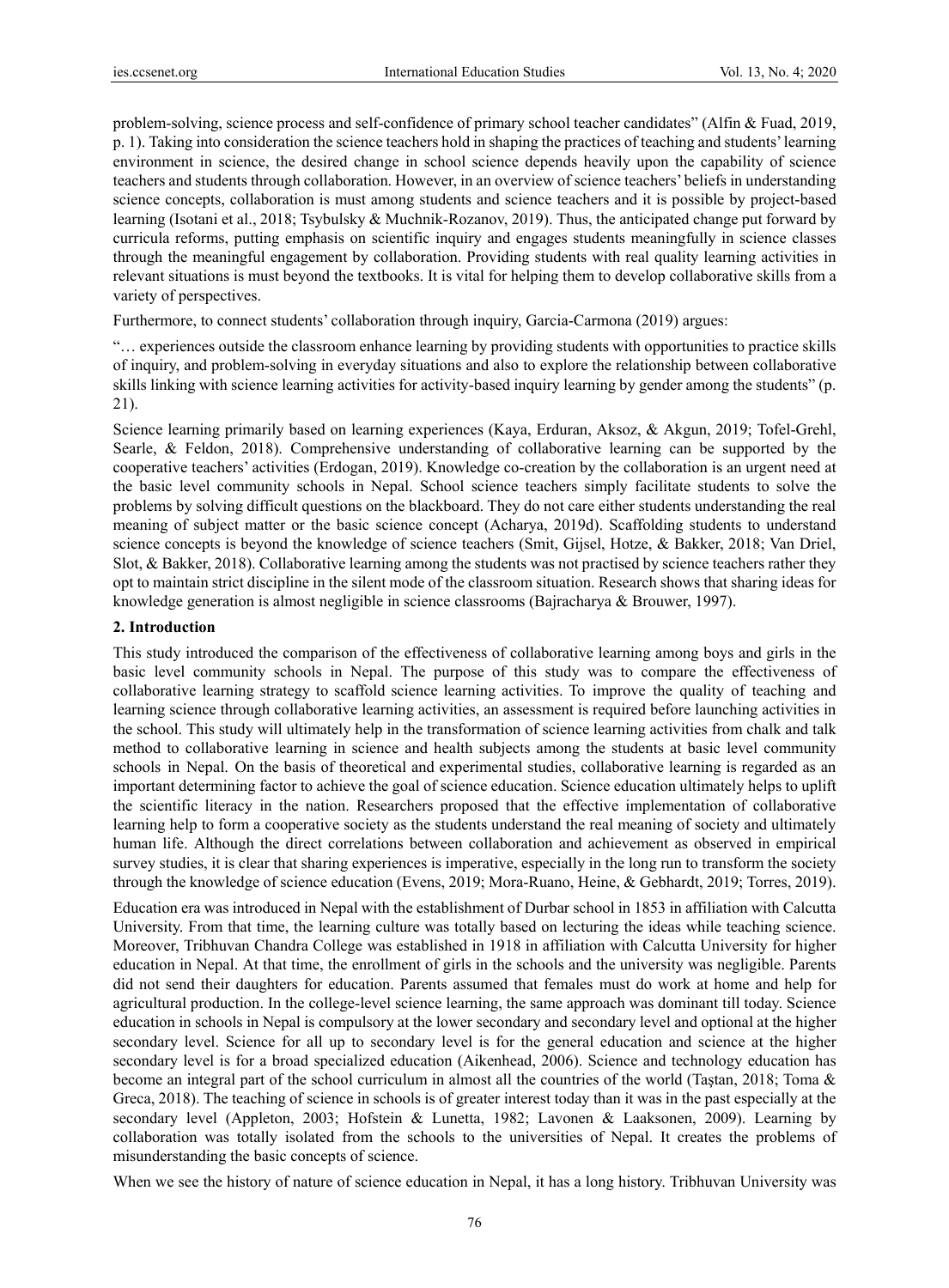established in 1959 which is the oldest university in Nepal in which the enrollment rate of females was very low. At that time, the teaching of science was conducted at higher level. In order to give momentum to the teaching of science for boys and girls at the school level, Science Education Development Center (SEDEC) was established under the Science Education Development Project (SEDP) under the Ministry of Education. From the very beginning, the quality of science education at school level is very poor (Prakash, Yadav, & Yadav, 2018; Upadhyay, Tiwari, & Ghimire, 2018). It is because of poor teaching, lack of instructional materials and library facilities (Acharya, 2019d; Sharma, 2014). Moreover, the lack of effective planning, management, teacher training and examination system has added much to its poor quality. In order to improve the quality of school science education, the government established a science education project for the first time in Nepal in 1982. The aim of the science education project was to improve the quality of school science education through upgrading science teaching skills and facilities through collaboration. The main components of this project were: (a) construction of new buildings and rehabilitation of existing buildings including staff and student accommodation at selected project instituting; (b) provision of science laboratory; (c) provision of academic consultant services in specific fields; and (d) provision of in-country and international staff development fellowships.

To address the importance of practical activities through collaboration in the community schools in Nepal, Science Education Development Centre was successful in building Science Education Development Unit at twenty-five selected districts throughout Nepal. Thus established such a center was assigned the role of carrying out training to school science teachers from adjoining districts. However, Science Education Development Centre could not carry out into expected targets because of lack of expertise and vision in the field of science education. To uplift the condition of collaborative learning in science education, science subject was made compulsory from grade six to ten. In order to achieve universalization of primary education, primary level (grade 1-5) was limited to three years' period from the previous five years. Similarly with the aims to impart basic knowledge as well as prevocational skills and to build character the previous middle school of three years was extended to four years from grade four to seven which was called lower secondary level in the school system in Nepal.

Acharya (2019) argued that collaborative learning is a set of teaching and learning strategies that promotes students' collaboration in small groups in order to optimize their learning. Science teachers in recent years are adopting to organize different types of collaborative learning activities in their classroom for science teaching. However, research also shows that the implementation of collaborative learning is not always adequate in daily classroom practices. This study explores the status of collaborative learning by gender in science in the Community Schools in Nepal.

#### **3. Methodology**

## *3.1 Research Design*

The quantitative research design was used in this study. A quantitative study is undertaken to explore the collaborative strategy by gender in the community school in Nepal. Quantitative data were collected from grades five, six and seven from a community school were collected and analyzed by the use of SPSS software.

## *3.2 Sample of the Study*

The data presented here are the primary data from one school were analyzed. A total of two hundred and fifty-eight students from five, six and seven grades were selected for the purpose of the study. Students of each grade were divided into groups consisting of 10-15 students depending on the nature of task in each grade. Written consent was taken from all the students and the teachers who participated in the study. The participants were chosen through a combination of purposeful and purposive sampling. These sampling techniques enabled me to select students from different locality and areas. They were asked to participate in the study and a consent letter was taken from the school headteacher and oral consent from each and every student. There was no purpose of selecting students from the classrooms except science and health subject.

|  |  |  |  | Table 1. Sample number of students |
|--|--|--|--|------------------------------------|
|--|--|--|--|------------------------------------|

| Grade | Number of students | Percentage |
|-------|--------------------|------------|
| Five  | 57                 | 22.10      |
| Six   | 96                 | 37.20      |
| Seven | 105                | 40.70      |
| Total | 258                | 100.00     |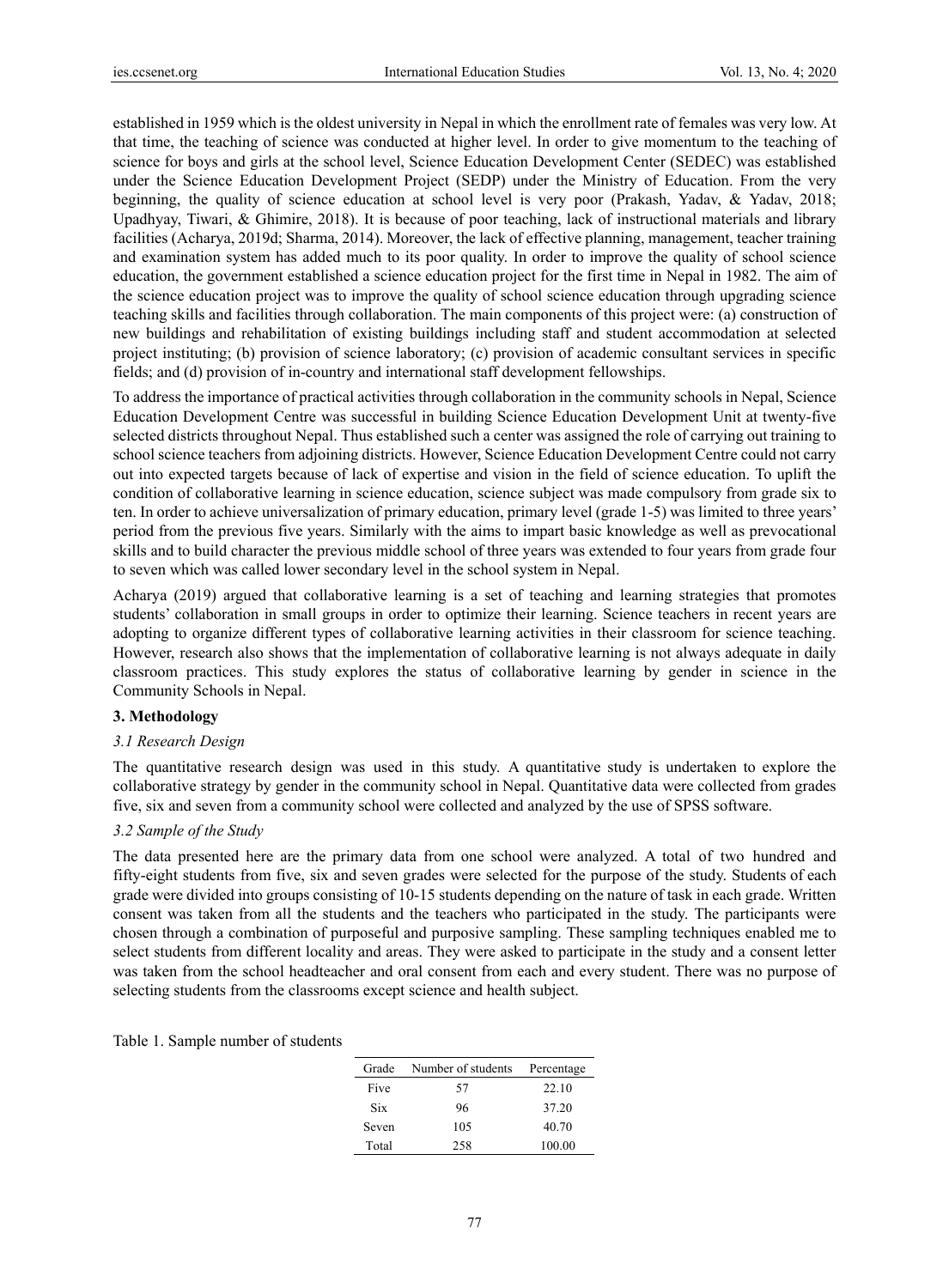The study was conducted in a community high school in Nepal. The school is one of the good school in terms of the result of the District Level Examination (DLE) and School Level Certificate (SLC). Two hindered and fifty-eight students of five to seven grades, aged 11-14 years have participated in collaborative learning sessions in the science and health subject. There were 116 (45%) were girls and 142 (55%) were boys. Participants came from three different classes taught by two teachers of science and health subject.

## **4. Data Analysis and Interpretation**

Inferential statistics were used to see the association between the variables in this study. Classroom interactive sessions and discussion on collaborative science and health learning activities by gender were studied and analyzed based on quantitative research design.

Chi-square test at 0.05 levels of significance was performed in order to understand whether there is an association with the gender of students of grade 5th, 6th and 7th of a school with the collaborative learning activities. Assumptions were taken before shepherding Chi-square test analysis; the expectations of the investigation were checked. The followings were tested as (a) impartiality of interpretations; (b) homogeneousness of variable; (c) two variables measured at an ordinal or nominal level; (d) two variables comprising two or more categorical, independent groups; and (e) the levels (or categories) of the variables should be equally exclusive. In all statistical tests,  $\alpha = 0.05$  significance level was using SPSS programme of data analysis.

# **5. Results**

# *5.1 Implementation of the Study*

Due to strict school rules, no student dropped out during the study period. For all the students in the study, there had been no significant gender difference in any of their previous regular science classes. In condition girl and boy students were randomly grouped to solve the problems in a collaborative learning setting in science class. It is interesting to note that when the girl students knew that they were to be discussed with a boy student, other in the group raised their hands and asked to be allowed to work with them. But, it was not similar in all the classes and grades. The study was based on a quantitative analysis of the students' learning activities through collaborative and cooperative through meaningful discussion. All interactions and collaborations were documented from each class by the first author of this article. These included their visual and verbal conservations.

## *5.2 Knowledge Elaboration*

Based on students' collaborative activities during the class observations, we found obstacles to effective collaboration and three antecedents that might help explain the obstacles. By frequently occurring obstacles, we mean obstacles that were mentioned by a significant number of students (30% of the participants. As the result shown to us central to these antecedents is the strong focus of most students on the affective and psychomotor aspects of collaborative learning and their low attention to the collaborative aspects. This imbalance in their activities reflected in the ways students set collaborative goals neglected to instruct students in essential collaborative skills, and assessed collaboration. As a consequence, these interrelated antecedents may negatively affect student collaboration. Students merely aimed to achieve individual learning and neglected the importance of meaningful interaction. When both teachers and students do not pay a lot of attention to the collaborative aspects in gaining the concept of science, they may experience a number of obstacles to the effectiveness of collaborative learning.

## *5.3 Statistical Analysis*

Inferential statistics of the association between the classroom interactions for collaborative science and health learning with the background of students is given in the below tables. Three collaborative skills, my class is interactive, I ask questions in the class and I share my ideas with my friends were analyzed using Chi square test at 0.05 level of significance, Likelihood ratio, Somer's symmetric was conducted to see the association between the variables: gender with science learning collaborative activities.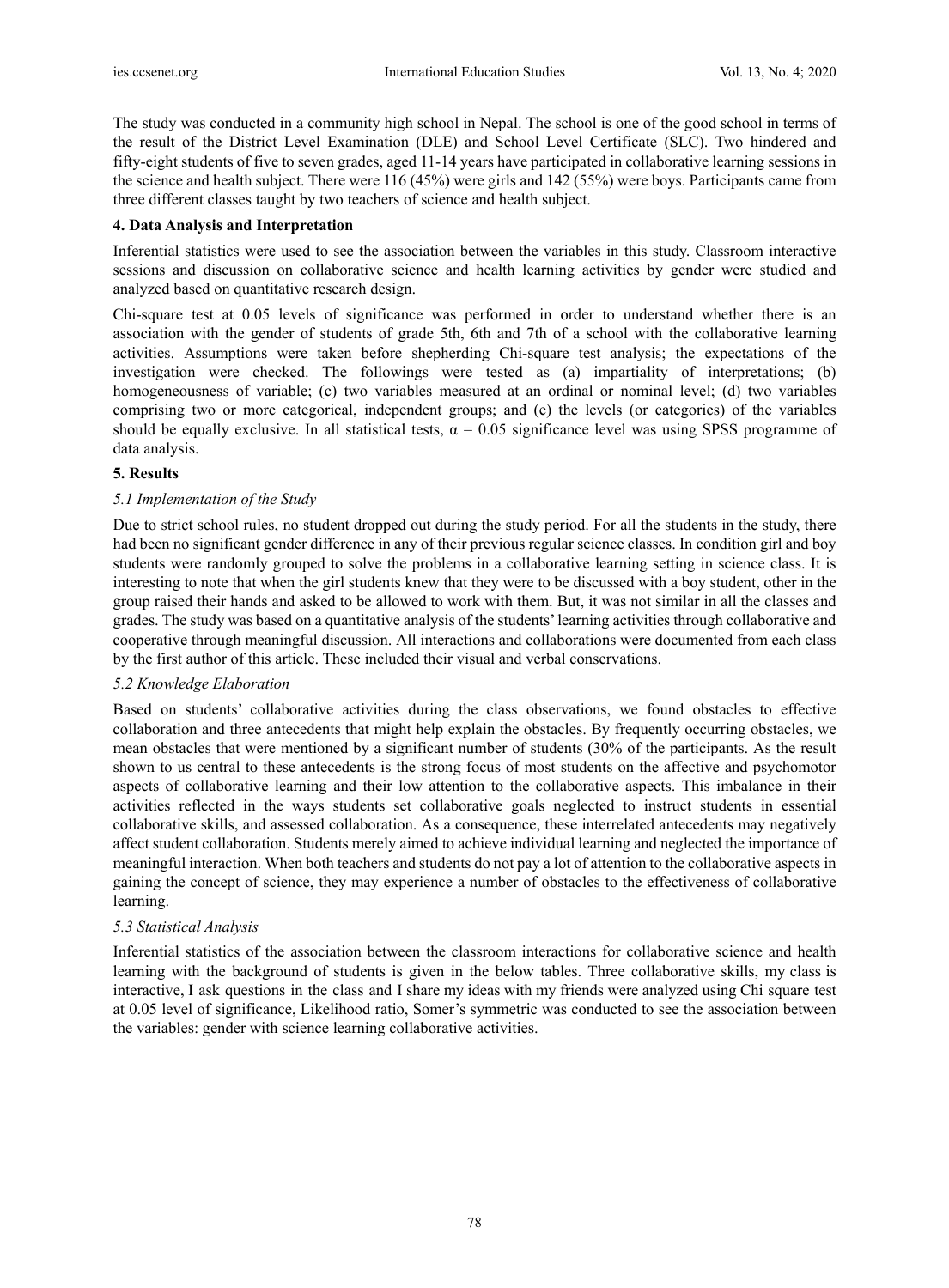## Table 2. Our class is interactive in teaching and learning science

|                    | Value df         | Asymp. Sig. (2-sided) |  |
|--------------------|------------------|-----------------------|--|
| Pearson Chi-Square | $10.021^a$ 6     | .124                  |  |
| Likelihood Ratio   | $11.633 \quad 6$ | .071                  |  |
| N of Valid Cases   | 258              |                       |  |

a. 3 cells (25.0%) have expected count less than 5. The minimum expected count is .59.

Table 3. Ask questions with the science teachers without fear

|                    | Value df          | Asymp. Sig. (2-sided) |
|--------------------|-------------------|-----------------------|
| Pearson Chi-Square | $3.891^{\circ}$ 6 | .691                  |
| Likelihood Ratio   | 3.988 6           | .678                  |
| N of Valid Cases   | 258               |                       |

a. 4 cells (33.3%) have expected count less than 5. The minimum expected count is .26.

Table 4. The directional measures of dependent variable

|                             |                                        | Value | Asymp. Std. Error <sup>a</sup> | Approx. $T^b$ | Approx. Sig. |
|-----------------------------|----------------------------------------|-------|--------------------------------|---------------|--------------|
|                             | Symmetric                              | 071   | .044                           | 1.589         |              |
| Ordinal by Ordinal Somers'd | Caste/Ethnicity Dependent              | .100  | .063                           | 1.589         | .112         |
|                             | I ask questions in the class Dependent | .054  | 034                            | . 589         |              |

a. Not assuming the null hypothesis.

b. Using the asymptotic standard error assuming the null hypothesis.

Table 5. Share our ideas with my friends

|                    | Value           | df | Asymp. Sig. (2-sided) |
|--------------------|-----------------|----|-----------------------|
| Pearson Chi-Square | $9.665^{\circ}$ |    | -378                  |
| Likelihood Ratio   | 9.970           |    | 353                   |
| N of Valid Cases   | 403             |    |                       |
| $\sim$ 1           | - -             |    | $\sim$ 1<br>$\sim$    |

a. 8 cells (50.0%) have expected count less than 5. The minimum expected count is .02.

### Table 6. Directional measures of dependent variable

|                             |                                            |      | Value Asymp. Std. Error <sup>a</sup> Approx. T <sup>b</sup> Approx. Sig. |      |     |
|-----------------------------|--------------------------------------------|------|--------------------------------------------------------------------------|------|-----|
|                             | Symmetric                                  | .046 | .045                                                                     | .010 | 312 |
| Ordinal by Ordinal Somers'd | Caste/Ethnicity Dependent                  | .056 | .055                                                                     | .010 | 312 |
|                             | I share my ideas with my friends Dependent | .039 | 038                                                                      | .010 |     |

a. Not assuming the null hypothesis.

b. Using the asymptotic standard error assuming the null hypothesis.

|  |  |  | Table 7. Symmetric measures Cramer's value, contingency coefficient and Kendall's effect |  |  |
|--|--|--|------------------------------------------------------------------------------------------|--|--|
|  |  |  |                                                                                          |  |  |

|                                          |                         | Value | Asymp. Std. Error <sup>a</sup> | Approx. $T^b$ | Approx. Sig. |
|------------------------------------------|-------------------------|-------|--------------------------------|---------------|--------------|
|                                          | Phi                     | .155  |                                |               | .378         |
|                                          | Cramer's V              | .089  |                                |               | .378         |
|                                          | Contingency Coefficient | .153  |                                |               | .378         |
| Nominal by Nominal<br>Ordinal by Ordinal | Kendall's tau-b         | .046  | .046                           | 1.010         | .312         |
|                                          | Kendall's tau-c         | .032  | .032                           | 1.010         | .312         |
|                                          | N of Valid Cases        | 403   |                                |               |              |

a. Not assuming the null hypothesis.

b. Using the asymptotic standard error assuming the null hypothesis.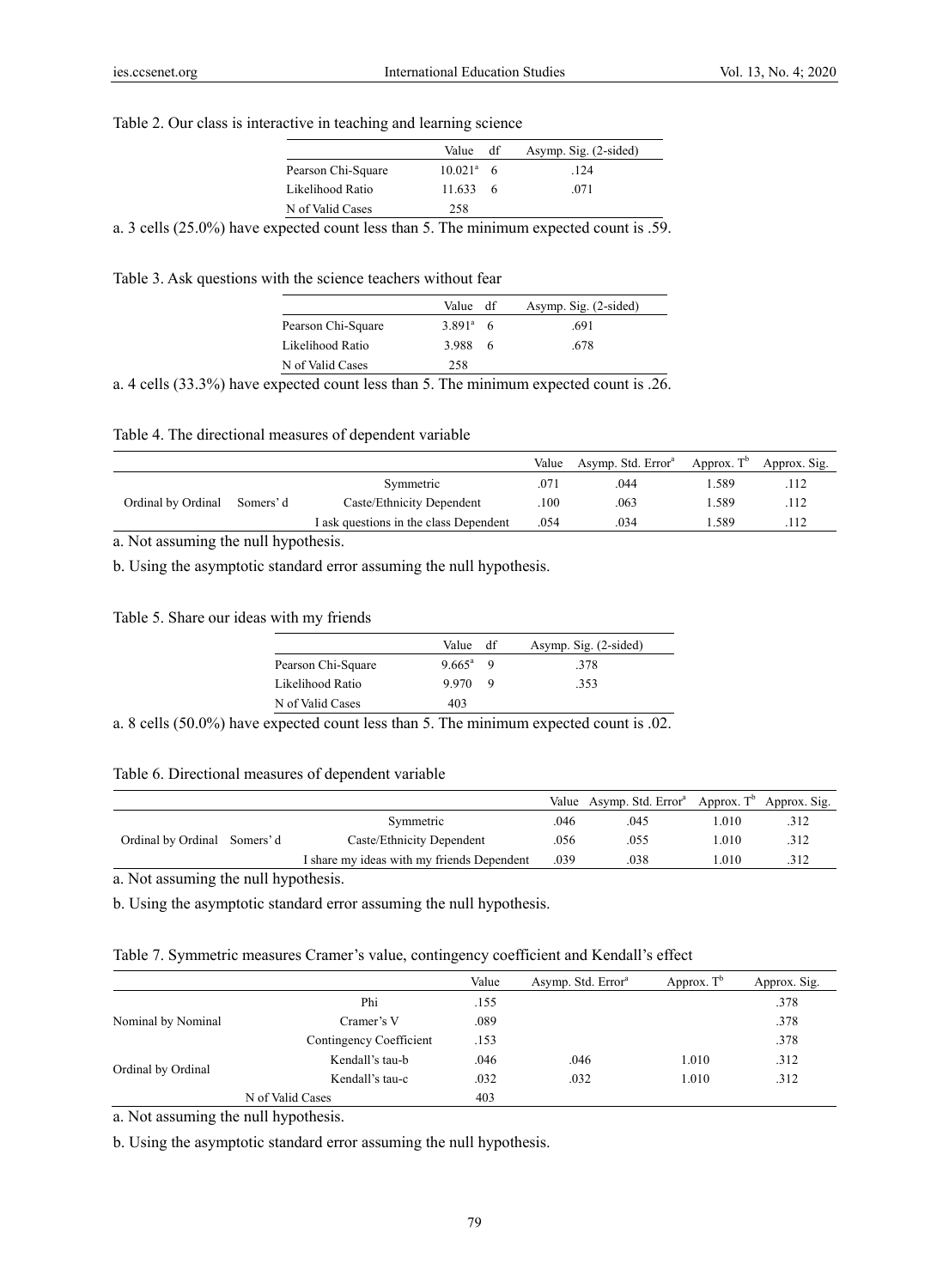#### Table 8. Can freely ask questions with the teachers

|                    | Value                | df | Asymp. Sig. (2-sided) |
|--------------------|----------------------|----|-----------------------|
| Pearson Chi-Square | $8.339$ <sup>a</sup> |    | .500                  |
| Likelihood Ratio   | 8789                 |    | 457                   |
| N of Valid Cases   | 258                  |    |                       |

a. 8 cells (50.0%) have expected count less than 5. The minimum expected count is .02.

Table 9. Directional measures of dependent variable

|                             |                                              |      | Value Asymp. Std. Error <sup>a</sup> Approx. T <sup>b</sup> Approx. Sig. |      |      |
|-----------------------------|----------------------------------------------|------|--------------------------------------------------------------------------|------|------|
|                             | Symmetric                                    | .037 | .044                                                                     | .833 | 405  |
| Ordinal by Ordinal Somers'd | Caste/Ethnicity Dependent                    | .043 | .052                                                                     | .833 | .405 |
|                             | We ask questions with our teachers Dependent | .032 | 038                                                                      | 833  | 405  |

a. Not assuming the null hypothesis.

b. Using the asymptotic standard error assuming the null hypothesis.

|                    |                         | Value | Asymp. Std. Error <sup>a</sup> | Approx. $T^b$ | Approx. Sig. |
|--------------------|-------------------------|-------|--------------------------------|---------------|--------------|
| Nominal by Nominal | Phi                     | .144  |                                |               | .500         |
|                    | Cramer's V              | .083  |                                |               | .500         |
|                    | Contingency Coefficient | .142  |                                |               | .500         |
| Ordinal by Ordinal | Kendall's tau-b         | .037  | .045                           | .833          | .405         |
|                    | Kendall's tau-c         | .027  | .032                           | .833          | .405         |
| N of Valid Cases   |                         | 258   |                                |               |              |

a. Not assuming the null hypothesis.

b. Using the asymptotic standard error assuming the null hypothesis.

The phi coefficient or mean square contingency coefficient (φ) is a measure of association for two variables i.e., gender and collaborative activities. Although the Pearson correlation coefficient reduces the phi coefficient in this case, they are not, in general the same. The Pearson correlation coefficient ranges from −1 to +1, where ±1 indicates perfect agreement or disagreement, and 0 indicates no relationship. The phi coefficient has a maximum value that is determined by the distribution of the two variables if one or both variables can take on more than two values. The result shows that the value of phi is less than 1 indicating the weak relation between the variables. Pearson's chi-squared test  $(\chi^2)$  is a statistical test applied in this study to evaluate how likely there is the difference between the variables. The result shows that there is a negligible relationship between gender and collaborative learning strategies.

### **6. Conclusion**

The results of this study show that there is no visible difference in collaborative activities between the male and female students in science and health teaching and learning at the basic level community school in Nepal. Asking questions with science teachers about the conceptual understanding of science concepts, sharing course contents with peers and receiving innovative ideas among the friends and augmenting the views of students on interactive classes were the statements used to compare the collaborative learning strategies among the boy and girl students. Devoid of questioning schoolchildren to contemplate and response the prearranged interrogations independently afore discoursing with group members, the fabrication of group collaboration may not work well.

Tables 2-10 show the calculated values of Pearson Chi-Square are 0.124, 0.691, 0.378, 0.500 and that of Likelihood ratio are 0.710, 0.678, 0.353 and 0.457. Similarly, the value of Phi is 0.155. Cramer's values are 0.089 and 0.083 in both the cases. In the same way, the calculated values of Contingency Coefficient 0.153 and 0.142. Similarly, Kendall's tau-b and Kendal's tau-c values are 0.046, 0.037 and 0.320 and 0.027 respectively. All these values clearly show that there is a weak association between gender and collaborative learning.

#### **7. Discussion and Recommendations**

This study investigated the situation and compared collaborative learning activities between conducted by boys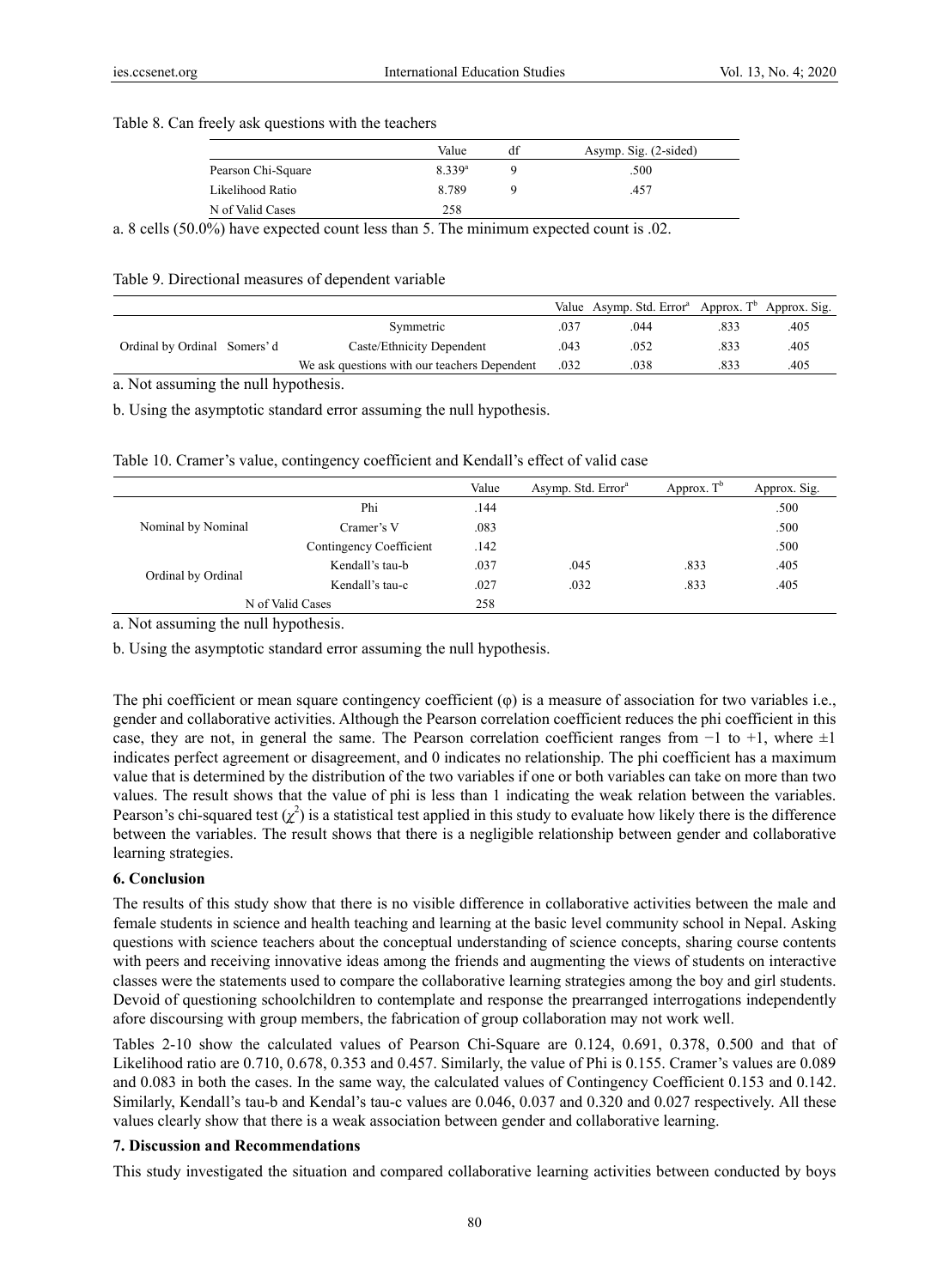and girls in science and health lessons at the basic level. A weak association was found between collaborative and cooperative learning activities by gender among the students. The finding was similar to the prior research showing that the lack of interpersonal and skills may not only impede group interaction but also stifle individual and collaborative learning (Shimazoe & Aldrich, 2010; Webb, Nemer, & Zuniga, 2002). When students are inexperienced in collaboration, they are unable to contribute fully to the assigned tasks. This may lead to low performance in collaborative learning, which has been extensively discussed in collaborative learning literature (e.g. Freeman & Greenacre, 2010; Popov et al., 2012). The finding by Bunderson and Reagans (2011) shows that competence status suppresses collective learning in such a way that low-status students are inhibited in participating actively and are often underestimated, whereas high-status peers have more chances to contribute and tend to ignore the efforts of low-status members. Collaborative learning becomes good among friends because friends tend to socialize more than focusing on group tasks (Janssen, Erkens, Kirschner, & Kanselaar, 2009). Furthermore, one may forget their individual responsibility without being criticized by other group members.

The findings showed that a weak association between the gender of students with the collaborative skills to learn science. In addition, no significant difference was found among the collaborative skills of the students.

Furthermore, gaining the information of collaborative techniques is significant for science and health understanding for the transformation of the chalk and talk teaching approach to collaborative learning in basic level science and health classes. The analysis provides a basis for the formulation of tentative design principles of collaborative learning to learn science concepts in basic community school education. This study suggests that learning science needs to open up discussions and argumentation for students.

This is a small research that may not represent the overall scenario of community schools of Nepal. It is recommended that it would be better to implement similar research tools and techniques on science teachers, parents and students along with the classroom observation with a qualitative research design to better understand collaborative learning approaches. It is also recommended that such research should be applied the area sample size and population represents all the ecological zones of Nepal.

#### **Acknowledgements**

We would like to thank the participating students and the teachers of science and health at the sampled school, who actively participated in this study. Similarly we would like to provide sincere thanks to the senior, teachers and professors of science, health and population education, Tribhuvan University. We would like to thank University Grants Commission for the financial support for the publication.

Any opinions, findings, and conclusions made here are those of the authors and the participants, and do not necessarily reflect the views of the Ministry of Education (MOE), Government of Nepal.

### **References**

- Acharya, K. P. (2016). Fostering critical thinking practices at primary science classrooms in Nepal. *Research in Pedagogy, 6*(2), 1-7. https://doi.org/10.17810/2015.30
- Acharya, K. P. (2017a). Exploring critical thinking for secondary level students in chemistry: From insight to practice. *Journal of Advanced College of Engineering and Management, 3*, 31-39. https://doi.org/10.3126/jacem.v3i0.18812
- Acharya, K. P. (2017b). Science teachers' information processing behaviours in Nepal: A reflective comparative study. *Research in Pedagogy, 7*(1), 1-6. https://doi.org/10.17810/2015.43
- Acharya, K. P. (2019a). Demystifying Science Teachers' Epistemic Belief on Chemical Concepts: Students' Engagement in the School Garden. *Pedagogical Research, 4*(4), em0044. https://doi.org/10.29333/pr/5943
- Acharya, K. P. (2019b). New Perspectives on Activity-Based Chemistry Learning through Meaningful Engagement: Mystical Improvement in Students' Achievement. *American Journal of Creative Education, 2*(3), 128-137. https://doi.org/10.20448/815.23.128.137
- Acharya, K. P. (2019c). Inquiry-based science learning through school gardening activities: Wonderful experience through participatory action research. *International Journal of Elementary Education, 7*(3), 40-45. https://doi.org/10.11648/j.ijeedu.20180703.11
- Acharya, K. P., Rajbhandary, R. & Acharya, M. (2019d). (Im)Possibility of Learning Science through Livelihood Activities at Community Schools in Nepal. *Asian Social Science, 15*(6), 88-95. https://doi.org/10.5539/ass.v15n6p88
- Acharya, M. (2019). Professional development activities for activity-based learning: Case of high school health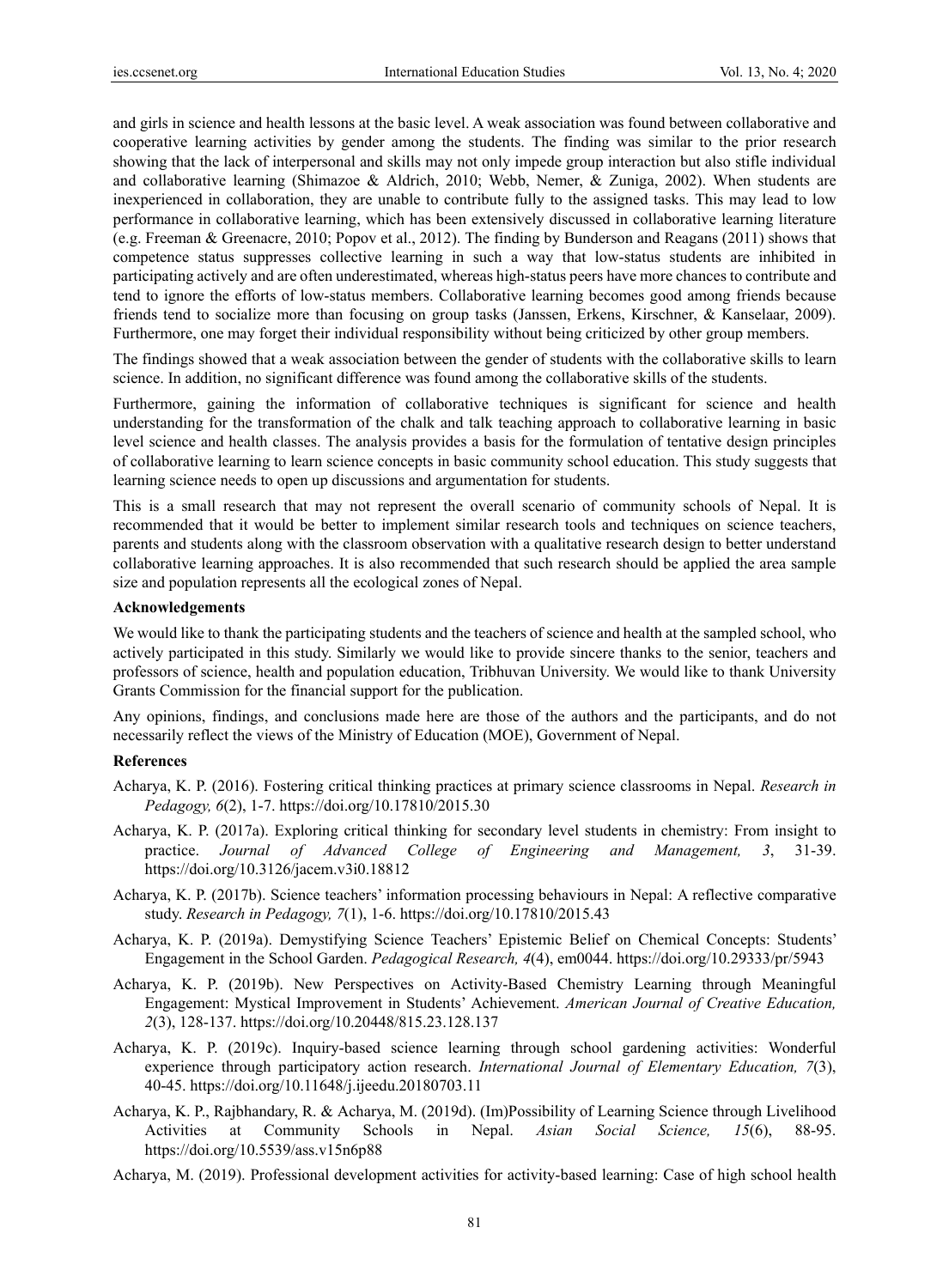and population teachers in Kathmandu, Nepal. *Research in Pedagogy, 9*(2), 143-150. https://doi.org/10.17810/2015.97

Aikenhead, G. S. (2006). *Science education for everyday life: Evidence-based practice*. Teachers College Press.

- Alfin, J., & Fuad, A. (2019). Development of Group Science Learning (GSL) Model to Improve the Skills of Collaborative Problem Solving, Science Process, and Self-Confidence of Primary Schools Teacher Candidates. *International Journal of Instruction, 12*(1), 147-164. https://doi.org/10.29333/iji.2019.12110a
- Appleton, K. (2003). How do beginning primary school teachers cope with science? Toward an understanding of science teaching practice. *Research in science education, 33*(1), 1-25. https://doi.org/10.1023/A:1023666618800
- Bajracharya, H., & Brouwer, W. (1997). A narrative approach to science teaching in Nepal. *International Journal of Science Education, 19*(4), 429-446. https://doi.org/10.1080/0950069970190406
- Bunderson, J. S., & Reagans, R. E. (2011). Power, status, and learning in organizations. *Organization Science, 22*, 1182-1194. https://doi.org/10.1287/orsc.1100.0590
- Cimermanová, I. (2018). The Effect of Learning Styles on Academic Achievement in Different Forms of Teaching. *International Journal of Instruction, 11*(3), 219-232. https://doi.org/10.12973/iji.2018.11316a
- Curşeu, P. L., Chappin, M. M., & Jansen, R. J. (2018). Gender diversity and motivation in collaborative learning groups: the mediating role of group discussion quality. *Social Psychology of Education, 21*(2), 289-302. https://doi.org/10.1007/s11218-017-9419-5
- Erdogan, F. (2019). Effect of Cooperative Learning Supported by Reflective Thinking Activities on Students' Critical Thinking Skills. *Eurasian Journal of Educational Research, 19*(80), 89-112. https://doi.org/10.14689/ejer.2019.80.5
- Evens, C. (2019). *Professional Learning Communities Supporting Teacher Collaboration and Student Achievement: A Program Evaluation*.
- Freeman, L., & Greenacre, L. (2010). An examination of socially destructive behaviors in group work. Journal of Marketing Education, 33, 5-17. https://doi.org/10.1177/0273475310389150
- García-Carmona, A. (2019). Pre-Service Primary Science Teachers' Abilities for Solving a Measurement Problem Through Inquiry. *International Journal of Science and Mathematics Education, 17*(1), 1-21. https://doi.org/10.1007/s10763-017-9858-7
- Hofstein, A., & Lunetta, V. N. (1982). The role of the laboratory in science teaching: Neglected aspects of research. *Review of educational research, 52*(2), 201-217. https://doi.org/10.3102/00346543052002201
- Janssen, J., Erkens, G., Kirschner, P. A., & Kanselaar, G. (2009). Influence of group member familiarity on online collaborative learning. *Computers in Human Behavior, 25*, 161-170. https://doi.org/10.1016/j.chb.2008.08.010
- Kaya, E., Erduran, S., Aksoz, B., & Akgun, S. (2019). Reconceptualised family resemblance approach to nature of science in pre-service science teacher education. *International Journal of Science Education, 41*(1), 21-47. https://doi.org/10.1080/09500693.2018.1529447
- Koirala, B. N., & Acharya, S. (2005). *Girls in Science and Technology Education: A Study on Access, Participation, and Performance of Girls in Nepal (No. 4). UNESCO, Kathmandu Office.*
- Lavonen, J., & Laaksonen, S. (2009). Context of teaching and learning school science in Finland: Reflections on PISA 2006 results. *Journal of Research in Science Teaching: The Official Journal of the National Association for Research in Science Teaching, 46*(8), 922-944. https://doi.org/10.1002/tea.20339
- Mora-Ruano, J. G., Heine, J. H., & Gebhardt, M. (2019). Does Teacher Collaboration Improve Student Achievement? Analysis of the German PISA 2012 Sample. In *Frontiers in Education* (Vol. 4, p. 85). Frontiers. https://doi.org/10.3389/feduc.2019.00085
- Popov, V., Brinkman, D., Biemans, H. J. A., Mulder, M., Kuznetsov, A., & Noroozi, O. (2012). Multicultural student group work in higher education. *International Journal of Intercultural Relations, 36*, 302-317. https://doi.org/10.1016/j.ijintrel.2011.09.004
- Prakash, S., Yadav, P., & Yadav, K. (2018). Perspectives of developing nursing education in Nepal. *Nurse Care Open Acces J, 5*(4), 214-220. https://doi.org/10.15406/ncoaj.2018.05.00150
- Reis, R. C. D., Isotani, S., Rodriguez, C. L., Lyra, K. T., Jaques, P. A., & Bittencourt, I. I. (2018). Affective states